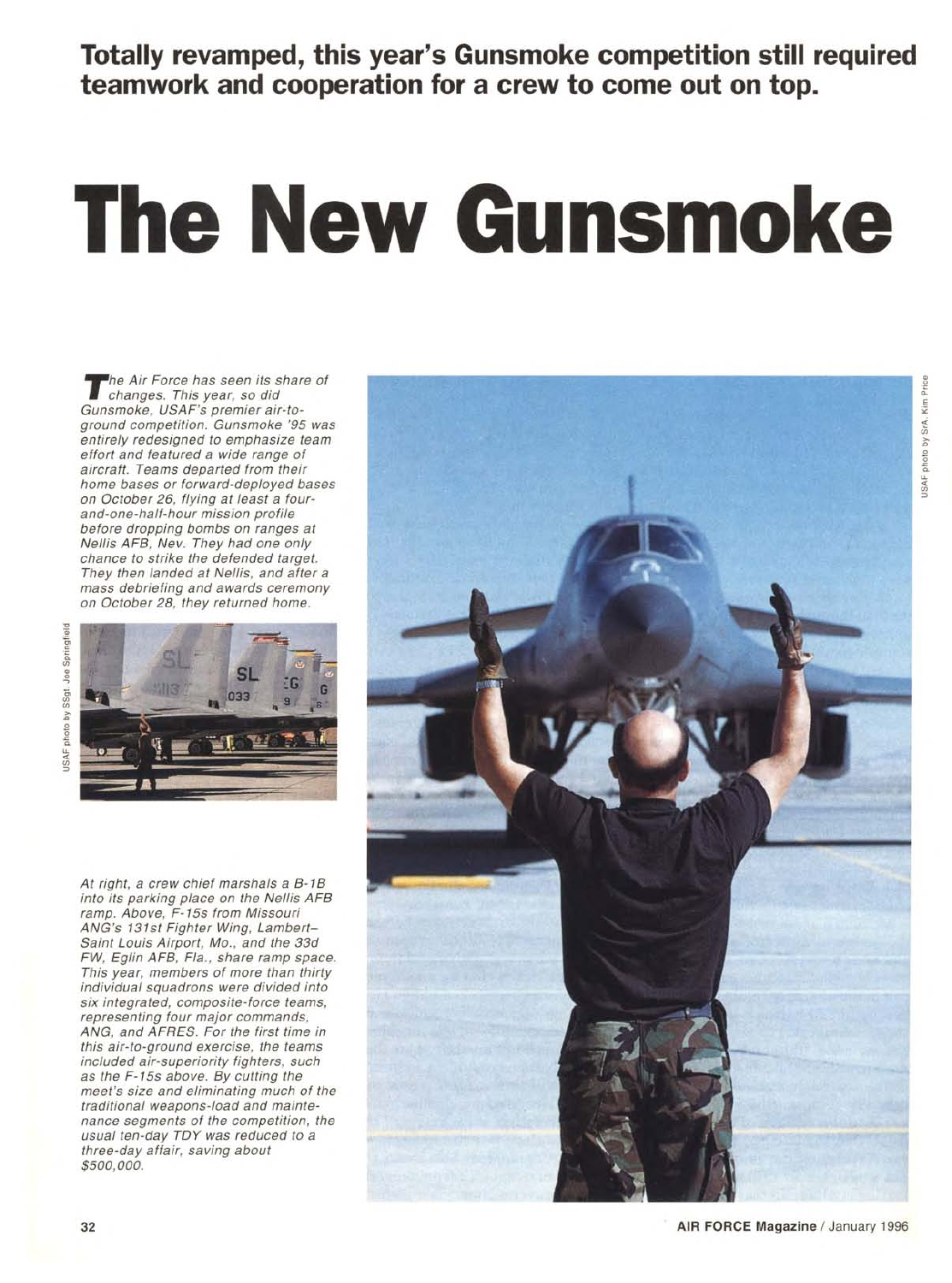

-711311111112111111.1.11M011 ,1 - \_

The first-place winner, Pacific Air Forces, scored 61.4 percent of the 6,850 total possible points, with the second-place AFRES team only a few points behind. Each team of nineteen aircraft had a different set of AWACS controllers so that fewer people would be familiar with the tactical scenario. Above, an F-16 pilot dismounts, as (right) dedicated ground crew wait for their charges to arrive at Nellis. Below, a crew chief looks over his A-10's TF34 turbofan, and a B-52 roars down the Nellis runway.



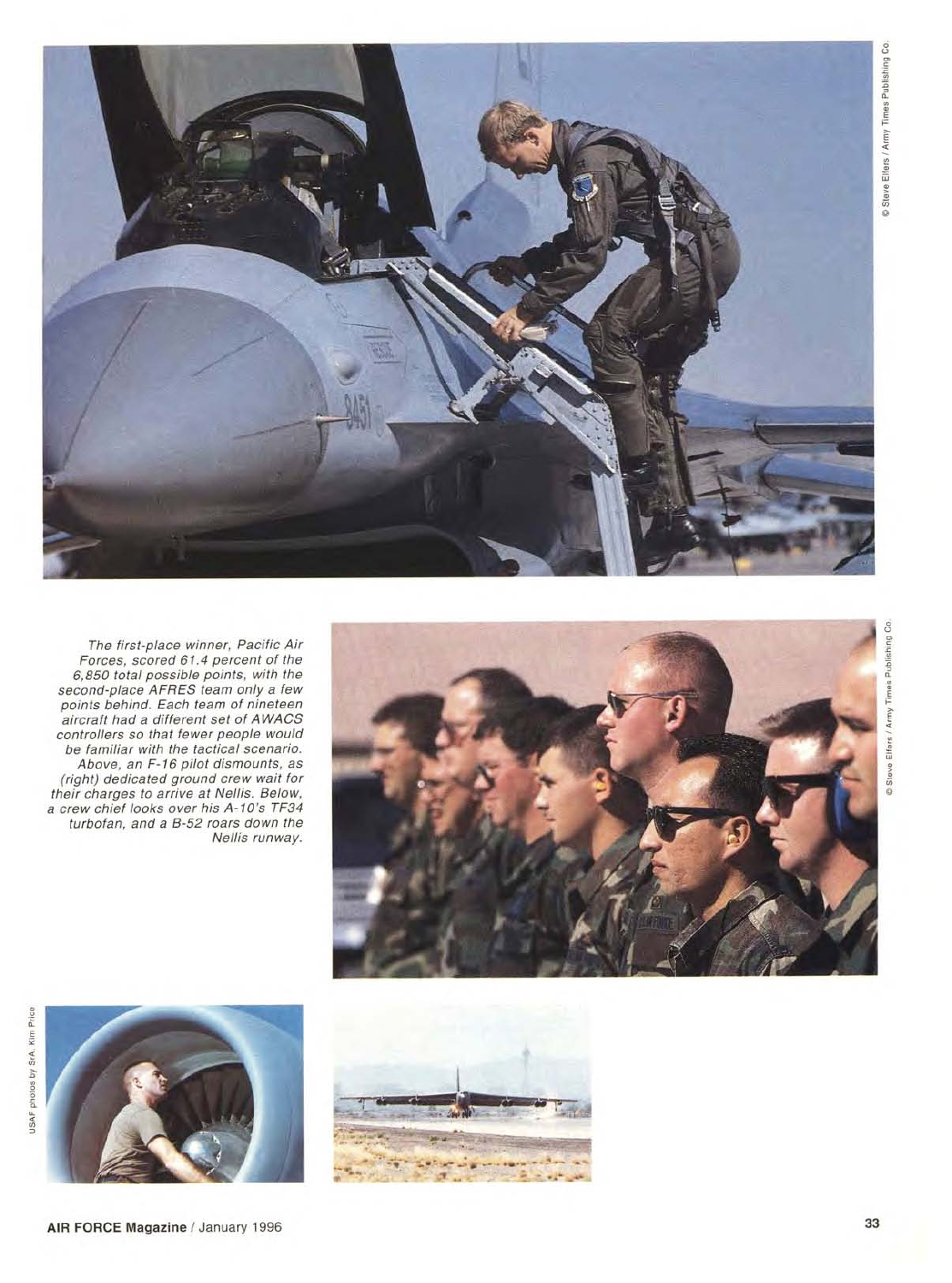At right, F-15E Weapon System Officer Capt. Wes Kremer from the 492d Fighter Squadron at RAF Lakenheath, UK, fills out post-strike paperwork before attending the USAFE team's debrief. For Gunsmoke '95, overseas commands deployed to operating bases a predetermined distance from the target ranges at Nellis. Combat-length sorties made aircraft reliability and crew fatigue factors in the competition. Also new was a scoring system that, for only the second Gunsmoke, scored every bomb dropped—not just the best of the team's sortie.



#### **1 Pacific Air Forces**

19th Fighter Squadron, Elmendorf AFB, Alaska, four F-15Cs

13th and 14th Fighter Squadrons, Misawa AB, Japan, four F-16Cs

18th Fighter Squadron, Eielson AFB, Alaska, four F-16Cs

355th Fighter Squadron, Eielson AFB, Alaska, four A-10As

23d and 72d Bomb Squadrons, Minot AFB, N. D., two B-52Hs

9th Fighter Squadron, Holloman AFB, N. M., one F-117

# **2 Air Force Reserve**

302d Fighter Squadron, Luke AFB, Ariz., four F-16Cs

457th Fighter Squadron, Carswell Field, Tex., four F-16Cs

522d and 523d Fighter Squadrons, Cannon AFB, N. M., four F-111Fs

47th Fighter Squadron, Barksdale AFB, La., four A-10As

93d Bomb Squadron, Barksdale AFB, La., two B-52Hs

8th Fighter Squadron, Holloman AFB, N. M., one F-117

### **3 US Air Forces in Europe**

493d Fighter Squadron, RAF Lakenheath, UK, four F-15Cs

23d Fighter Squadron, Spangdahlem AB, Germany, four F-16Cs

492d and 494th Fighter Squadrons, RAF Lakenheath, UK, four F-15Es

70th Fighter Squadron, Moody AFB, Ga., four A-10As

9th Bomb Squadron, Dyess AFB, Tex., two B-1Bs

9th Fighter Squadron, Holloman AFB, N. M., one F-117

#### **4 Air Combat Command**

59th Fighter Squadron, Eglin AFB, Fla., four F-15Cs

34th and 421st Fighter Squadrons, Hill AFB, Utah, four F-16Cs

336th Fighter Squadron, Seymour Johnson AFB, N. C., four F-15Es

354th, 357th, and 358th Fighter Squadrons, Davis-Monthan AFB, Ariz., four A-10As

37th Bomb Squadron, Ellsworth AFB, S. D., two B-1Bs

7th Fighter Squadron, Holloman AFB, N. M., one F-117

#### **5 Air Education and Training Command**

1st, 2d, and 95th Fighter Squadrons, Tyndall AFB, Fla., four F-15Cs

152d Fighter Squadron, Tucson IAP, Ariz., four F-16Cs

310th Fighter Squadron, Luke AFB, Ariz., four F-16Cs

309th Fighter Squadron, Luke AFB, Ariz., four F-16Cs

34th Bomb Squadron, Ellsworth AFB, S. D., two B-1Bs

8th Fighter Squadron, Holloman AFB, N. M., one F-117

# **6 Air National Guard**

110th Fighter Squadron, Lambert–Saint Louis Airport, Mo., four F-15Cs

157th Fighter Squadron, McEntire ANGB, S. C., four F-16Cs

188th Fighter Squadron, Kirtland AFB, N. M., four F-16Cs

104th Fighter Squadron, Baltimore, Md., four A-10s

127th Bomb Squadron, McConnell AFB, Kan., two B-1Bs

7th Fighter Squadron, Holloman AFB, N. M., one F-117

# **Gunsmoke Results**

The twenty-seven pilots and aircrew members of the nineteen-aircraft PACAF team were the overall winners after scoring 61.4 percent of the total possible 6,850 points. The order and composition of the six participating teams is listed at left.